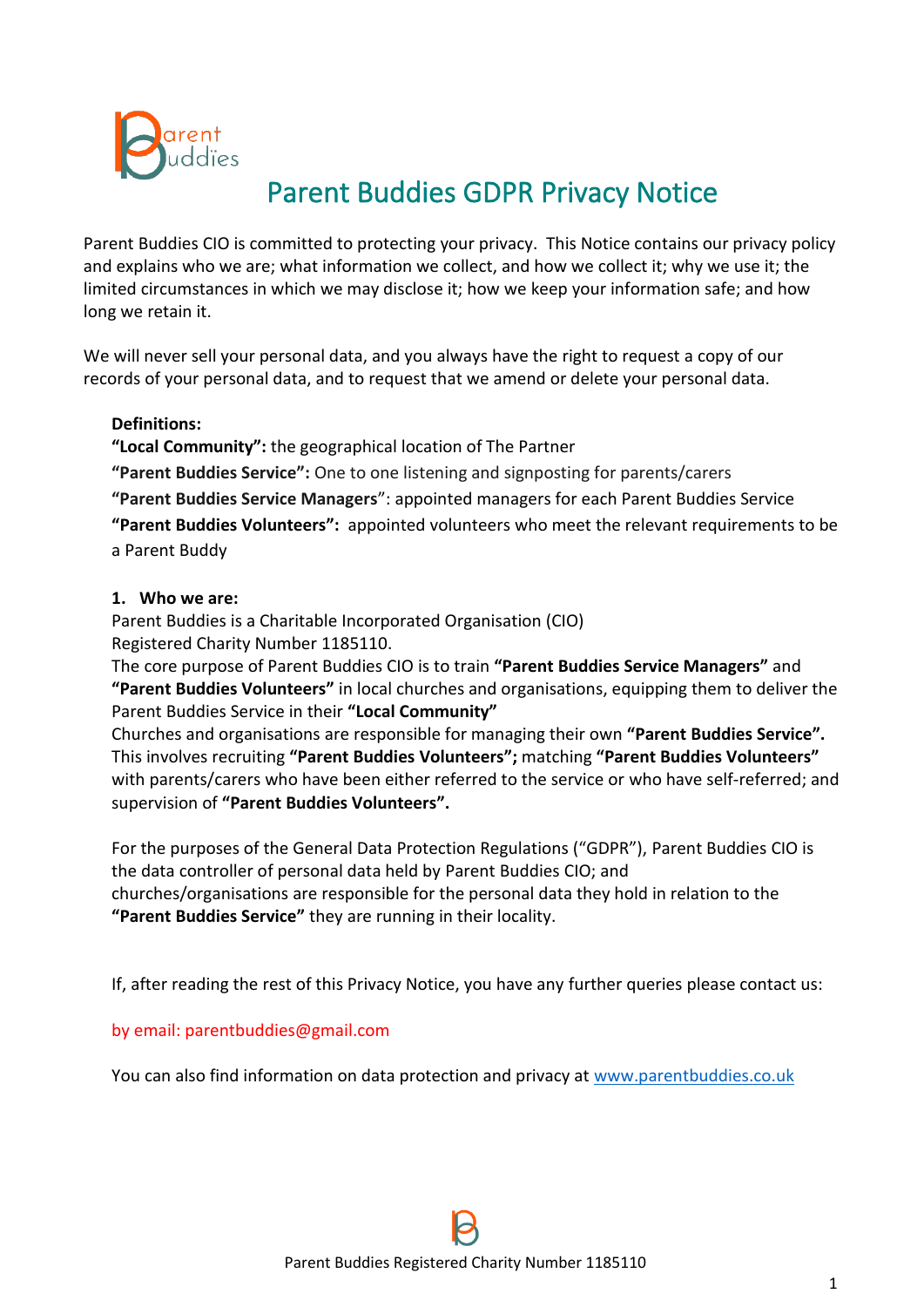# **2. What information does Parent Buddies CIO collect?**

- 2.1 Parent Buddies CIO collects names, addresses and contact details (email address, telephone number) of parents/carers who make enquiries via the website, or have requested to be referred to a local **"Parent Buddies Service".**
- 2.2 Parent Buddies CIO additionally collects contact details of churches and other organisations.
- 2.3 If you give your personal data at an event, Parent Buddies CIO will also ask you if you consent to the use of your image (photograph, video) or your comments for Parent Buddies publicity (on paper, online or on social media). You can choose to refuse consent, or to give limited consent (eg specify which medium(s) can be used, ask that your name is not mentioned).
- 2.4 For churches/organisations: we request information relating to financial transactions (for example, bank details). See below for information about how long we retain that information.
- 2.5 The Parent Buddies website uses cookies to help it work well for you, and to track statistical information about the use of the website. You can view our Cookies Policy, and the type of cookies used, at the foot of this Privacy Notice

# **3. How does Parent Buddies CIO collect personal data?**

- 3.1 The personal data we hold comes mainly from sign-up forms (on-line, via the website, or on paper at events) or correspondence by phone, email or letter.
- 3.2 It may also come from legal and publicly available sources, such as a church's /organisation's website.
- 3.3 Additionally, cookies give us information about use of the website.

#### **4. Why does Parent Buddies CIO process personal data?**

The aim of Parent Buddies CIO is to train volunteers in local churches and organisations to deliver a **"Parent Buddies Service"** in their **"Local Community"**. Churches are responsible for recruiting **"Parent Buddies Volunteers"** and matching **"Parent Buddies Volunteers"** with parents/carers, and for managing their own **"Parent Buddies Service".**

In order to fulfil the aims of Parent Buddies CIO, we need to collect and use contact details of individuals, either in their formal capacity (as an employee or as a volunteer attached to a church or similar organisation) or on their own behalf (as parent/carer who would like to be referred to a **"Parent Buddies Service"** near them)

# **5. Churches/ organisations**

- 5.1 Personal data belonging to churches/ organizations is held by Parent Buddies CIO on a mailing list of contacts. These are used for the purpose of marketing, general news, and for sending out more specific information which might be of interest to those in a particular location, such as invitations to an event.
- 5.2 We may use stored data, if we have contacted a particular church/organisation before, or publicly available data from the church's website.
- 5.3 We hold personal data for our own personnel, for the purpose of running our organisation and fulfilling the purpose of Parent Buddies CIO.
- 5.4 We process personal data in these ways on the basis of our legitimate interest in furthering the aim of the Parent Buddies CIO. As we do so, we attempt to balance our needs with the needs of our service users for privacy. For example, when we contact a particular church/ organisation for a specific purpose, we record their response so that our future contact with them is in accordance with the wishes of that organisation.

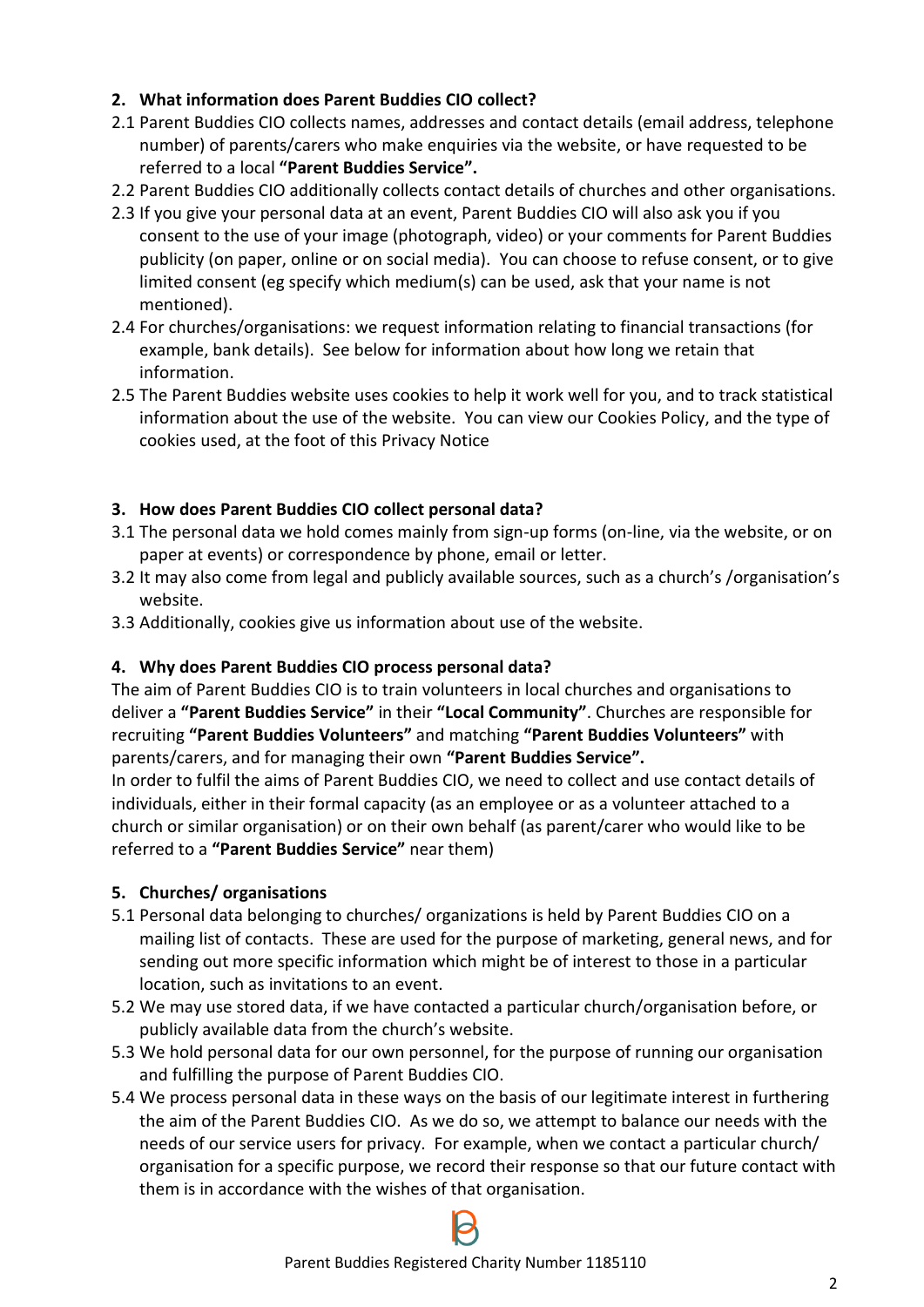# **6. Parents**

- 6.1 When parents/carers contact Parent Buddies CIO via our website to ask to be referred to their local **"Parent Buddies Service"**, we then pass on the parent's contact details to a relevant **"Parent Buddies Service"** who will then contact the parent/carer.
- 6.2 Parent Buddies CIO hold the personal data of the parent making an enquiry. This information is deleted as soon as the enquiry has been answered and the referral has been completed.
- 6.3 The church/organization running a **"Parent Buddies Service"** is required to comply with the GDPR law and has agreed within in a formal contract (Parent Buddies Partnership Services Agreement) between Parent Buddies CIO and the church/organization, to store the parent/carer's contact details privately and confidentially until the formal relationship between a **"Parent Buddies Volunteer"** and the parent/carer has finished. Parent/carer's contact details will then be destroyed securely, unless the parent/carer gives permission for their details to be stored by the church/organization, for other purposes. (e.g. newsletter, marketing of future events)
- 6.4 Any comments, feedback provided by parents about the impact of the service will only be used by Parent Buddies CIO with written consent from the parent (using post-Impact Measurement Forms).

This information will be anonymized and used for the purposes of marketing, obtaining funding and improving the service.

We will only use your personal information in a way or for a purpose that you would reasonably expect of a charity delivering services to parents. If, in future, we see the need to extend our use of your personal data, we will seek your consent in writing.

#### **7. Who has access to personal data?**

- 7.1 Your personal details are shared for the purposes listed above. The people with access to your data are solely those who need it in order to fulfil their responsibilities within Parent Buddies CIO and as the Parent Buddies service provider.
- 7.2 We will never share data with another organisation for their own purposes and will never sell personal information for any reason whatsoever.
- 7.3 We use MailChimp to send out news and prayer letters. For more information, please view MailChimp's privacy policy for Members and for Contacts <https://mailchimp.com/legal/privacy/>
- 7.4 We also use Google Analytics to analyse data arising from the way in which people use our website. For more information, go to <https://support.google.com/analytics/answer/6004245?hl=en>
- 7.5 Data-sharing with third parties may also occur in these limited circumstances:
	- Processing a financial transaction with, for example, a bank
	- Where required by law or regulation

#### **8. How does Parent Buddies protect data?**

Parent Buddies CIO takes the security of your data seriously and has internal policies and controls in place to keep data up to date, to store it, and to destroy it securely. It also takes reasonable precautions to prevent loss, misuse or unauthorised access and disclosure.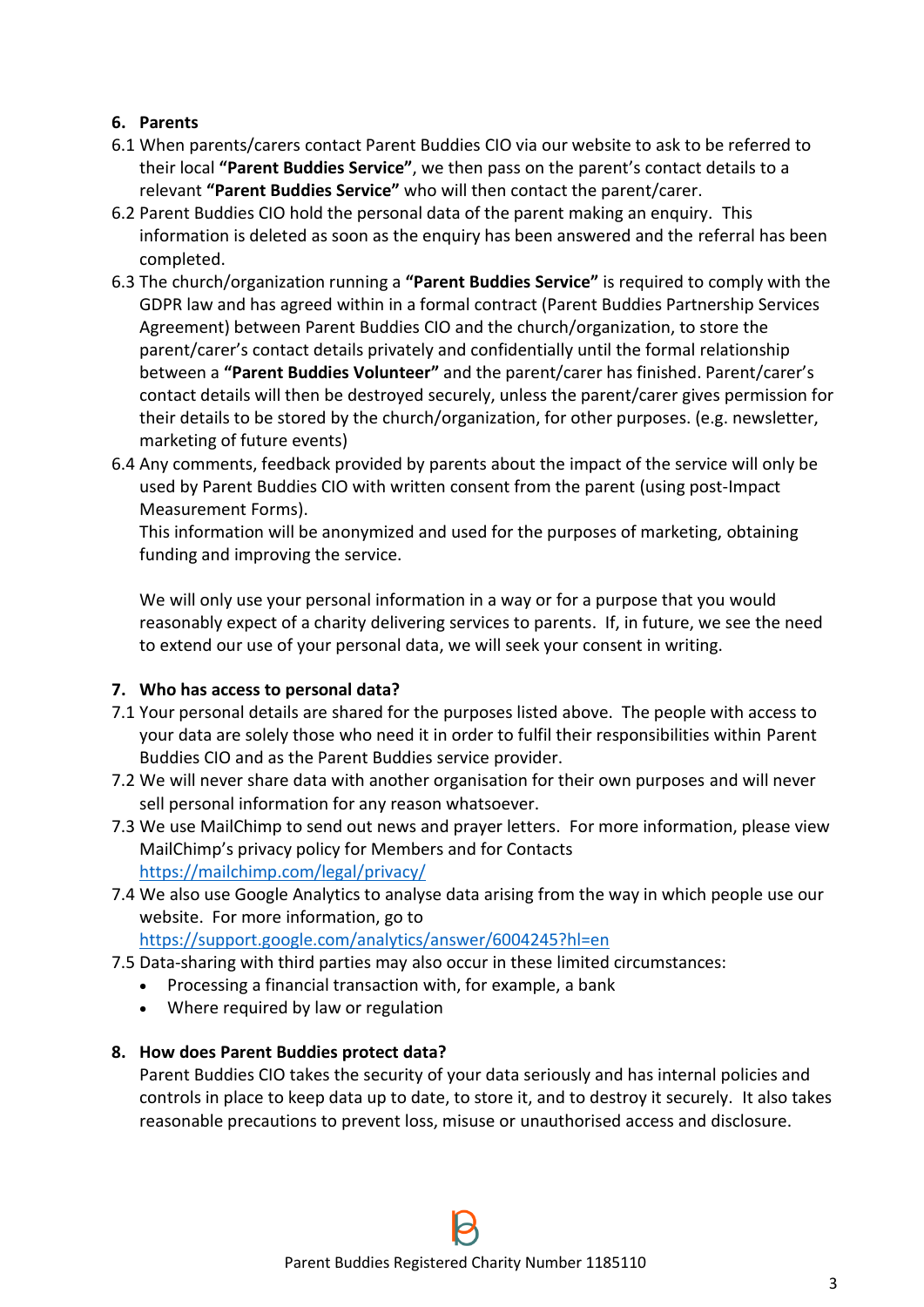## **9. For how long does Parent Buddies CIO keep personal data?**

- 9.1 The Parent Buddies CIO relationship with churches/organisations is generally long-term, so we keep personal data for as long as we need it to maintain that relationship, or to meet any legal or regulatory obligations.
- 9.2 Parent Buddies CIO also hold the personal data of the parent/carer making an enquiry. This information is deleted as soon as the enquiry has been answered and the individual has been referred to a local **"Parent Buddies Service".**
- 9.3 In the case of financial data, we will only store that information for as long as it is necessary to complete a specific transaction such as a payment to a bank. In the case of Gift Aid, we keep records for 6 years after the last transaction, plus the accounting year. When we no longer need the information, or you require us to delete it, we will dispose of it securely.

#### **10. What if you do not provide personal data?**

If you do not provide your personal data, we will not be able to process any enquiry you make.

# **11. Automated decision-making**

Apart from cookies on the website, Parent Buddies does not use automated decision-making or profiling.

# **12. Your rights**

Under the General Data Protection Regulations, individuals for whom there are records containing personal data are known as "data subjects". Parent Buddies CIO treats churches and other organisations as data subjects because it's records include the names and telephone numbers of individuals working for those organisations.

Under these regulations, you have the right to

- Obtain a copy of your own personal data, as held by Parent Buddies CIO
- Request that Parent Buddies CIO rectify incorrect or incomplete personal data
- Request that Parent Buddies CIO delete your personal data
- Request that Parent Buddies CIO stop processing your personal data (temporarily or permanently)
- Where Parent Buddies CIO is relying on its legitimate interest as the legal ground for processing data, object to the processing of your personal data.

If you would like to exercise any of these rights, please contact Parent Buddies CIO:

#### by email: parentbuddies@gmail.com

If you believe Parent Buddies CIO has not complied with your data protection rights, you can lodge a complaint with the Information Commissioner [\(www.ico.org.uk\)](file:///C:/Users/Jayne%20Groves/Downloads/www.ico.org.uk)

#### **13. Cookies Policy**

Cookies are small pieces of digital information saved by your computer or mobile device when you visit a website. They enable the website to remember your device's identity, which both enhances your experience of the website, and enables us to see, for example, how many visitors we have and which pages they view, so we can improve the website's effectiveness.